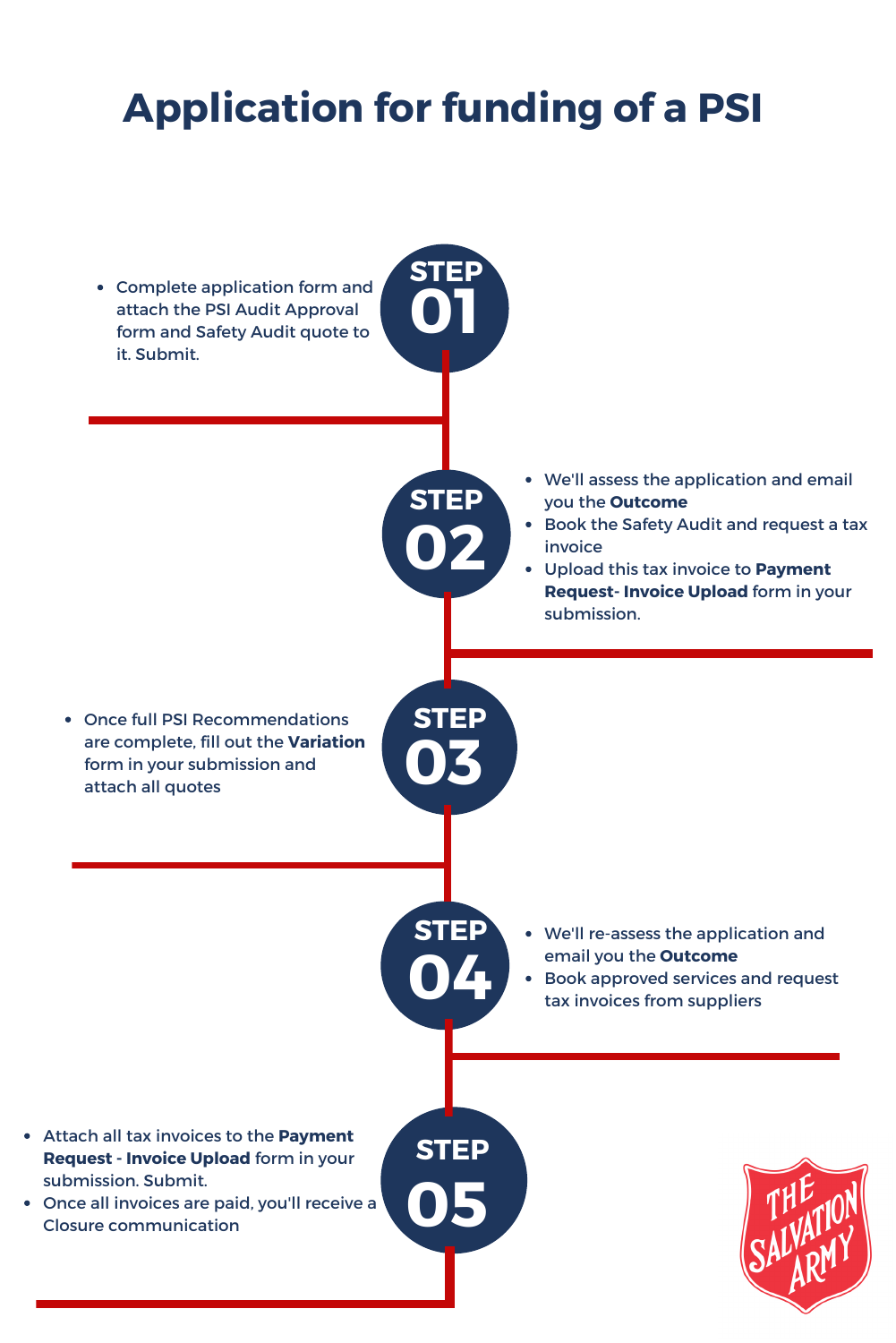## **FSP Portal Completing an Initial Application**

**01**

**STEP**

**02**

**STEP**

**03**

**STEP**

**04**

**STEP**

**STEP**

Commence application. Answer all fields and check the risk and safety assessment dates for recency (2 weeks).

> List all items in the application as GST exclusive value unless it's not applicable - such as vouchers for housing establishment items

Attach evidence (such as a quote or shopping cart) for each item in the application. DO NOT attach tax invoices - this stage comes later.

> You must explain how each item supports client goals - do not omit this information - there is a specific field in the application to complete.

Share the application with your team leader who will submit it <sup>r</sup> **05**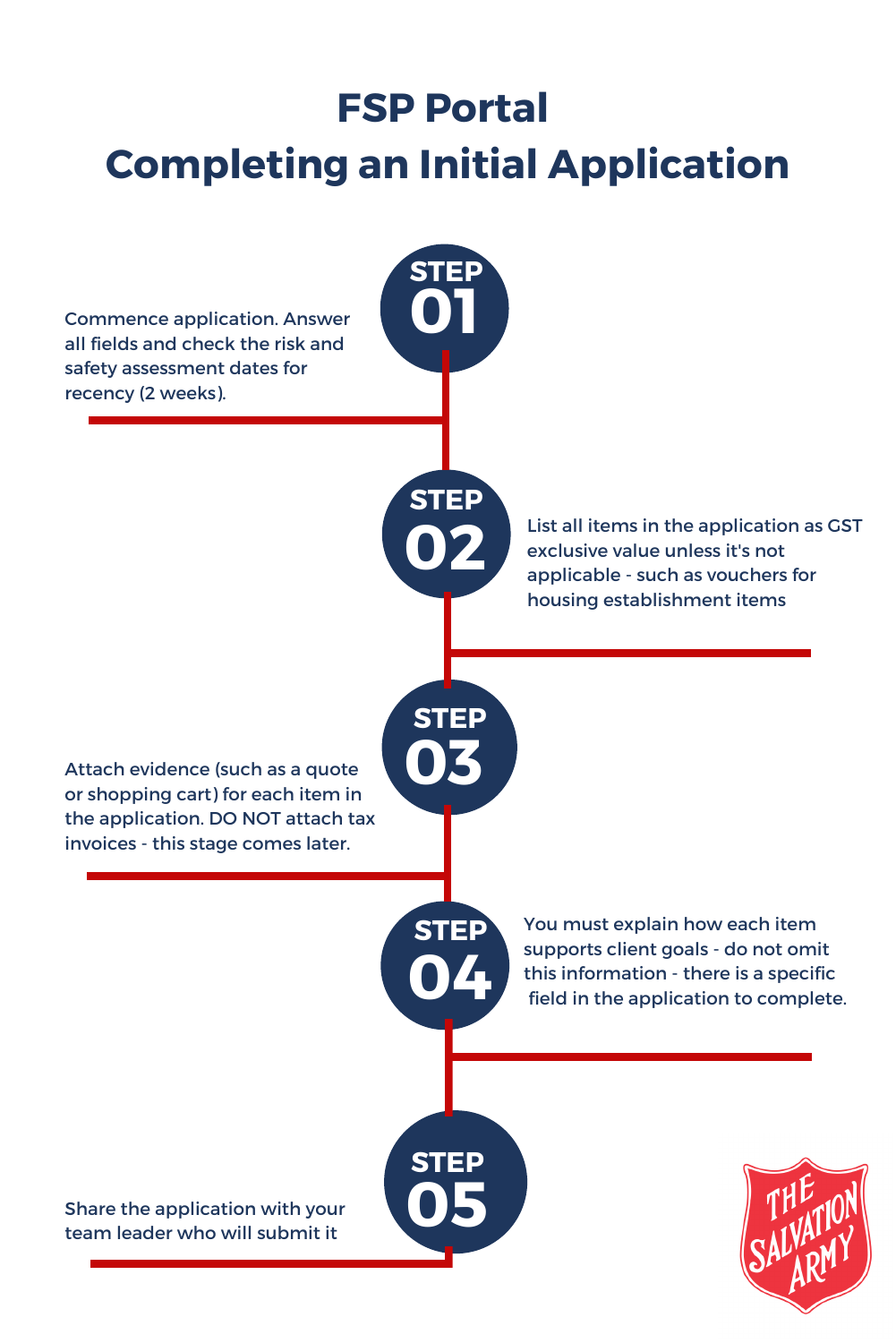## **FSP Portal Variation Form**

**01**

**STEP**

**02**

**STEP**

**04**

**STEP**

- You may need to vary costs in an application. We insert this form into your submission.
- Click on the **Variation form link** in your submission

- **03 STEP**
- Review and Save. Your team leader will submit this form.
- Items from the original application will  $\bullet$ appear.
- You can increase, decrease, add, remove or leave an item unchanged.
- You MUST attach evidence (such as quotes - NOT Tax invoices) for each item that you vary.

We'll reassess the application containing the requests and or values, and issue you with the **Outcome**.